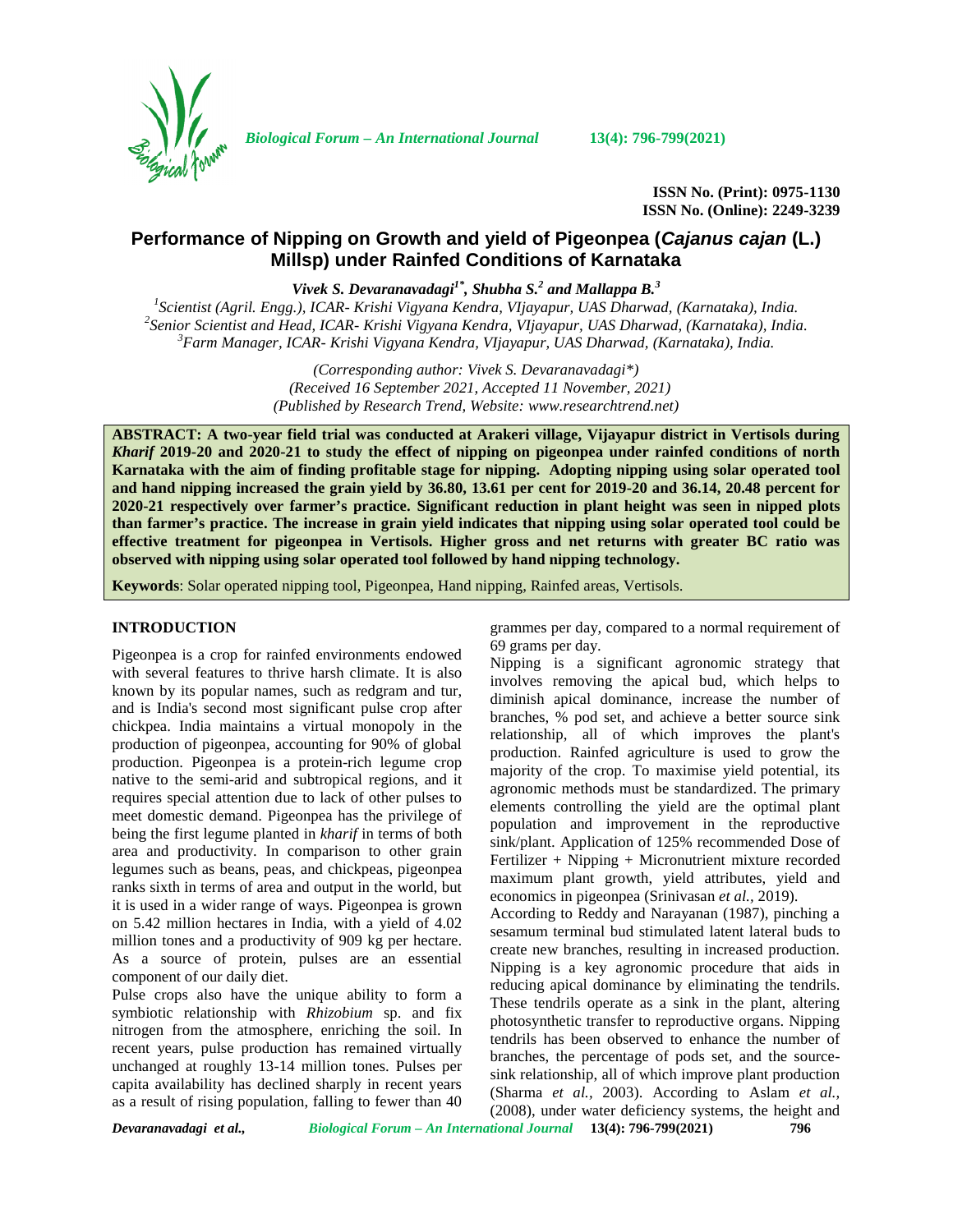quantity of pod-bearing branches of chickpea rose at various levels. The formation of lateral branches is triggered when the plant's vertical growth, i.e., the apical bud, is slowed or stopped. Cotton, castor, field peas, chickpea, and chrysanthemum have their terminal buds cut to encourage new auxiliary branches. This field experiment attempts to determine the optimal stage of plant growth in terms of 55 DAS for pigeonpea nipping so that production can be maximized with minimal changes.

# **MATERIALS AND METHOD**

A field demonstration was carried out during the rainy *(kharif*) season of 2019-20 and 2020-21 under northern dryzone of Karnataka at Arakeri village of Vijayapur district (situated at 16°39′N latitude, 75°27′E longitude and at an altitude of about 633 m above mean sea level). The demonstration was carried out with 3 treatments (T<sub>1</sub>= Farmers practice, T<sub>2</sub>= Hand nipping and  $T_3$ = Nipping using solar operated tool) and 10 replications under randomized complete block design in the farmer's field. The land was brought to optimum tilth by plowing twice with tractor drawn mould board plow. The soils of demonstration field for evaluating pigeonpea crop under different nipping practices in deep clay soil with pH 7.52, available organic carbon 0.37 per cent, available N, P and K were 246.8, 37.4 and  $\overline{451.6}$  kg ha<sup>-1</sup>, respectively. Land preparation started unde with medium tillage during second fortnight of April 2019 in all the ten selected farmer's fields.

Sowing of pigeonpea was taken up in two consecutive years on  $26<sup>th</sup>$  June 2019 and  $27<sup>th</sup>$  June 2020 at farmer's field. Seeds of pigeonpea variety (TS 3R) was sown in line using *pora* method (dropping the seeds in furrow behind the plough) of sowing and seed rate of pigeonpea was  $10 \text{ kg}$  ha<sup>-1</sup> in all two cropping systems. Weeds were controlled through one hoeing at 20 days after sowing and one manual weeding. The recommended rate of N (25 kg ha<sup>-1</sup>) and  $P_2O_5$  (50 kg  $ha^{-1}$ ) was applied at the time of sowing. Nipping (cutting of growing shoots 10 cm top) at 55 DAS was undertaken using solar operated nipping tool which consist of solar panel (12 V, 5 W) built on top of the helmet and a DC motor (12 V). Crop was harvested during  $29^{th}$  January 2019 and  $5^{th}$  February 2020 at s physiological maturity. Five randomly selected plants

from three sites in each treatment were harvested. Standard procedures were used to measure the growth attributes and yield parameters of pigeonpea. Variables were analyzed and least significance difference (LSD) test was carried out. Analyzed mean square errors using Web Based Agricultural Statistics software Package (WASP 2.0). Significance and non-significance difference between treatments was derived through procedure provided for a single LSD value (Gomez and Gomez 1984). Correlation studies among the yield components of pigeonpea was done using XLSTAT package.

## **RESULT AND DISCUSSION**

#### *A. Effect on plant height*

Growth parameters like plant height and branches were significantly influenced by nipping stages. The plant height was significantly higher with control *i.e*., plants without nipping compared to the nipping treatments. Nipping has direct impact on growth and branching of pigeonpea. Nipping using solar operated tool at 55 DAS followed by hand nipping produced significantly higher number of branches and reduced plant height. No. of branches per plant was significantly higher in plants nipped using solar operated tool at 55 days after sowing followed by hand nipping, while there is manual pinching it lead to increase in the lateral branches underneath it by reducing the apical dominance, leading to increase in the no. of branches at the time of nipping than control.

The plant height increased continuously up to harvest. Data presented in Table 1 revealed that plant height was significantly influenced due to different nippings. Farmer's practice recorded significantly maximum plant height (218.65 cm and 210.50 cm) as compared with nipping using solar operated tool (155.45 cm and 148.90) and hand nipping (142.44 cm and 135.80) for 2019 and 2020 respectively. Farmer's practice significantly increased the plant height by 40.65 and 53.50 per cent over the nipping using solar operated tool and hand nipping treatments. In pigeonpea, Sharma *et al.,* (2003) found that a reduction in plant height and an increase in the number of primary and secondary branches and pods per plant resulted in an increase in seed yield. Himayatullah *et al.,* (1989); Aurangzeb *et al.,* (1996) both came up with similar results (1996).

| <b>Treatments</b>                            | Days after sowing |       |               |       |                |        |            |        |  |
|----------------------------------------------|-------------------|-------|---------------|-------|----------------|--------|------------|--------|--|
|                                              | <b>45 DAS</b>     |       | <b>90 DAS</b> |       | <b>135 DAS</b> |        | At harvest |        |  |
|                                              | 2019              | 2020  | 2019          | 2020  | 2019           | 2020   | 2019       | 2020   |  |
| Farmers practice $(T_1)$                     | 43.50             | 45.65 | 92.40         | 96.45 | 165.80         | 174.35 | 210.50     | 218.65 |  |
| Hand nipping $(T_2)$                         | 44.82             | 46.20 | 62.80         | 60.55 | 105.90         | 100.42 | 135.80     | 142.44 |  |
| Nipping using solar<br>operated tool $(T_3)$ | 44.60             | 45.95 | 68.90         | 70.45 | 115.80         | 119.74 | 148.90     | 155.45 |  |
| $SEm \pm$                                    | 0.162             | 0.163 | 11.04         | 7.413 | 13.74          | 19.44  | 19.37      | 19.10  |  |

**Table 1: Plant height (cm) of pigeonpea as influenced periodically by different treatments.**

CD (0.05) 0.481 0.493 33.12 22.31 41.23 53.52 58.12 57.32

 $\text{SEM} \pm$  0.162 0.163 11.04 7.413 13.74 19.44 19.37 19.10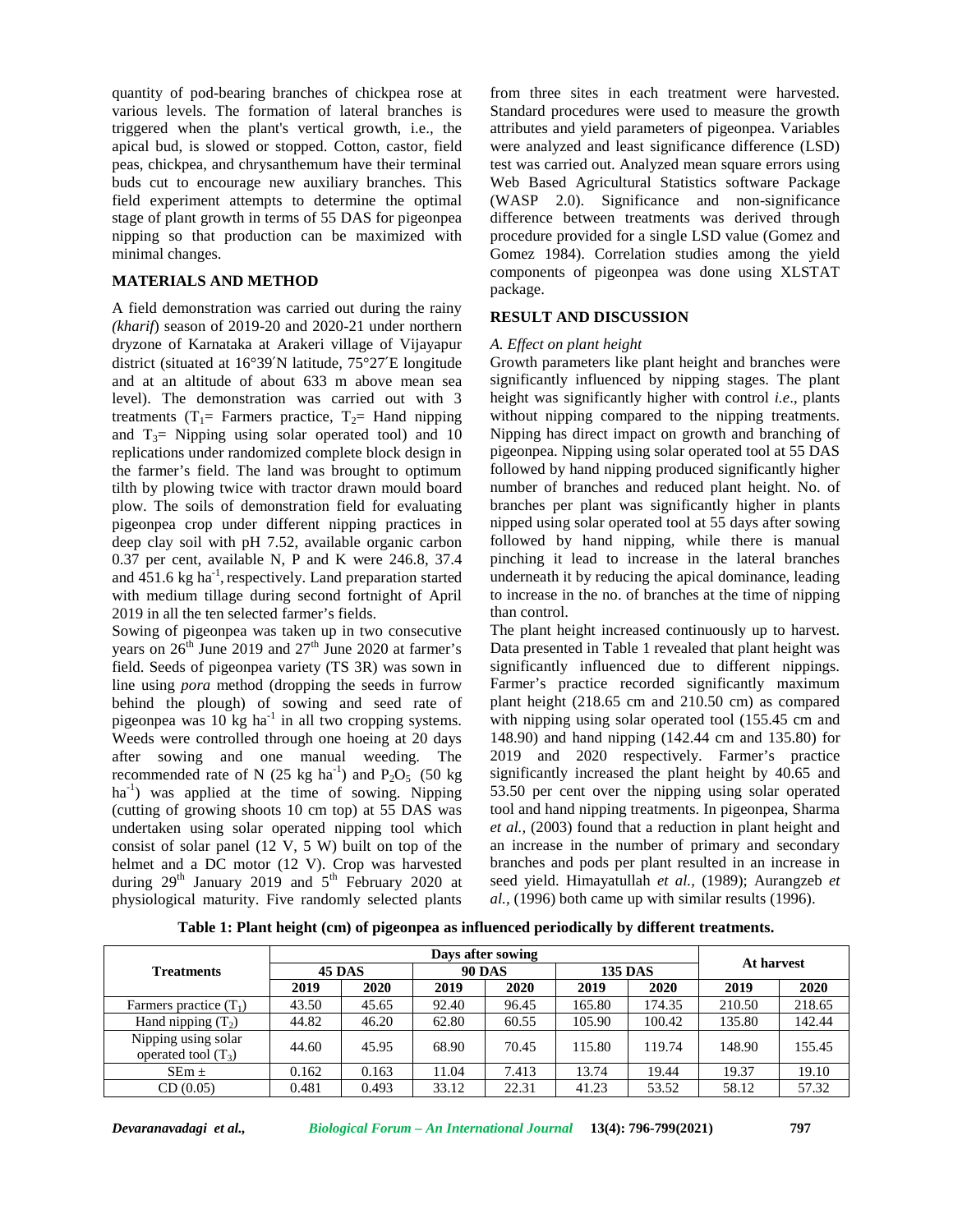## *B. Effect on number of branches*

Pigeonpea growth and development were monitored on a regular basis in order to determine crop growth parameters. The terminal outcome of growth was the vegetative and reproductive development of the crop, culminating in economic yield, which was influenced by the constant interaction formed between the environment and plant physiological processes. The maximum number of branches per plant was observed in nipping using solar operated tool treatment which is on-par with hand nipping treatment (Table 2).Nipping using solar operated tool treatment significantly increased the number of branches per plant by 31.50 and 32.81 per cent over the farmer's practice treatment for 2019 and 2020 respectively.

Nipping at 45 DAS resulted in considerably more branches per plant than nipping at 60 DAS or no nipping treatments. It's possible that this is due to the nipping of the terminal bud, which encouraged lateral branching and, as a result, increased the number of branches per plant. Sharma *et al.,* (2003) had similar findings.

| <b>Treatments</b>                            | Days after sowing |       |               |       |                |       |            |       |  |
|----------------------------------------------|-------------------|-------|---------------|-------|----------------|-------|------------|-------|--|
|                                              | <b>45 DAS</b>     |       | <b>90 DAS</b> |       | <b>135 DAS</b> |       | At harvest |       |  |
|                                              | 2019              | 2020  | 2019          | 2020  | 2019           | 2020  | 2019       | 2020  |  |
| Farmers practice $(T_1)$                     | 6.55              | 7.12  | 13.45         | 13.02 | 15.65          | 16.00 | 15.65      | 16.00 |  |
| Hand nipping $(T_2)$                         | 6.70              | 7.40  | 14.65         | 14.82 | 17.80          | 18.55 | 17.80      | 18.55 |  |
| Nipping using solar<br>operated tool $(T_3)$ | 6.85              | 7.55  | 16.12         | 16.00 | 20.58          | 21.25 | 20.58      | 21.25 |  |
| $SEm \pm$                                    | 0.076             | 0.053 | 0.543         | 0.773 | 0.951          | 1.041 | 1.373      | 1.265 |  |
| CD(0.05)                                     | 0.234             | 0.165 | 1.621         | 2.324 | 2.857          | 3.125 | 4.124      | 3.780 |  |

**Table 2: Number of branches plant-1 of pigeonpea as influenced periodically by different treatments.**

#### *C. Effect on yield and economics*

In present investigation, perusal of data presented in (Table 3) revealed that among the different nipping treatments the highest yield was registered in nipping using solar operated tool treatment 11.15 q/ha (2019) and 11.30 q/ha (2020) which is on-par with hand nipping treatment 9.26 q/ha (2019) and 10.00 q/ha (2020) respectively (Table 3). Hand nipping increased the yield by 13.64 per cent (2019) and 20.48 per cent (2020) over the farmer's practice treatment. Whereas nipping using solar operated tool produced the yield increase by 36.80 per cent (2019) and 36.14 per cent (2020) over the farmer's practice treatment.

We found higher gross returns of Rs. 65380 ha<sup>-1</sup> (2019) and Rs.  $67105$  ha<sup>-1</sup> (2020) with more net returns of Rs. 40580 ha<sup>-1</sup> (2019) and Rs. 42895 ha<sup>-1</sup> (2020) was

observed in nipping using solar operated tool treatment which is on-par with hand nipping treatment. Nipping using solar operated tool increased the gross returns, net returns and BC ratio by 25.47, 44.74 and 34.80 per cent for 2019 and 26.48, 47.34 and 42.57 per cent for 2020 over farmer's practice respectively (Table 3). Dhaka *et al.,* (2020), reported that nipping of apical bud at start of branching is economically viable agronomical practice to enhance seed yield of pigeonpea due to significant improvement in primary and secondary branches. Apical bud pinching leads to production of side shoots or branches thus increased canopy size and photosynthetic activity and accumulation of more photosynthates resulting in increased seed size and yield (Lakshmi *et al.,* 2015; Vasudevan *et al.,* 2008).

**Table 3: Yield and economics of pigeonpea as influenced periodically by different treatments.**

| <b>Treatments</b>                            | Yield<br>$(O \, ha^{-1})$ |       | Gross return (Rs ha |       | Net return<br>$(Rs ha^{-1})$ |        | <b>B:C</b> ratio |       |
|----------------------------------------------|---------------------------|-------|---------------------|-------|------------------------------|--------|------------------|-------|
|                                              | 2019                      | 2020  | 2019                | 2020  | 2019                         | 2020   | 2019             | 2020  |
| Farmers practice $(T_1)$                     | 8.15                      | 8.30  | 52105               | 53055 | 28035                        | 29112  | 2.04             | 2.02  |
| Hand nipping $(T_2)$                         | 9.26                      | 10.00 | 59555               | 61045 | 32055                        | 31022  | 2.42             | 2.55  |
| Nipping using solar operated<br>tool $(T_3)$ | 11.15                     | 11.30 | 65380               | 67105 | 40580                        | 42895  | 2.75             | 2.88  |
| $SEm \pm$                                    | 0.716                     | 0.616 | 2375                | 2716  | 3434                         | 4034.6 | 0.173            | 0.215 |
| CD(0.05)                                     | 2.152                     | l.854 | 7125                | 8150  | 10302                        | 12104  | 0.524            | 0.632 |

# **CONCLUSION**

In conclusion, under rainfed conditions of northern Karnataka nipping was found significant in enhancing the productivity of pigeonpea. Nipping using solar operated tool at 55 DAS was found to be profitable. Nipping using solar operated tool gave best results as compared to hand nipping. As nipping plays significant

role in nodulation and branching, nipped demonstration plots gave superior results over farmer's practice.

**Acknowdgement.** I would like to express my heartiest gratitude and indebtedness to the ATARI, Bengaluru for financial assistance provided to conduct the demonstrations and also to the host organization University of Agricultural Sciences, Dharwad.

**Conflict of Interest.** None.